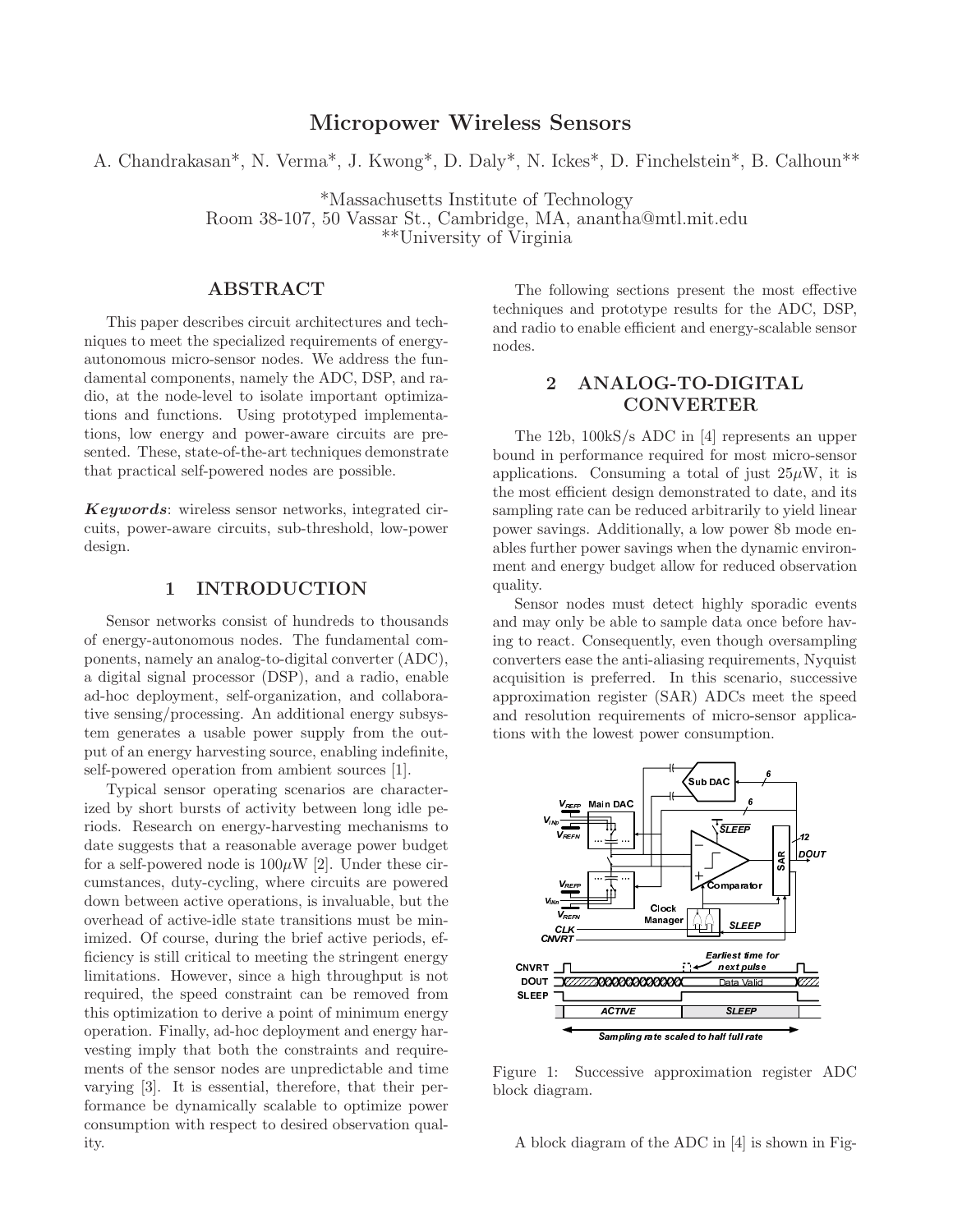ure 1. This design can operate at low voltages since the comparator doesn't require a large linear range, the state machine (SAR) is digital, and the DAC is passive. As a result, until noise limitations become dominant, the power supply  $V_{DD}$  can be reduced to greatly increase efficiency. In particular, analytical models show that the optimum energy-per-conversion (for a constant SNR) occurs at 800mV if the relative contributions of the noise limited and non-noise limited circuits are accurately seeded. In practice, a higher supply, of 1V, was used in [4] to avoid reliability issues with weak-inversion biasing circuits and floating switches.

The only active component in a SAR ADC is the comparator, which can be powered-off with very little overhead. As a result, by clock-gating the digital circuits and power-gating the analog circuits, the total current drawn by the ADC can be reduced to leakage levels. The waveforms in Figure 1 show how sample rate control is implemented in [4]. An input pulse on *CNV RT* initiates the conversion, and when the ADC is done, it asserts a *SLEEP* signal to enforce the clock/power-gating. In the shown example, the sampling rate and power consumption are half their maximum values.

The dominant source of power consumption in most 12b SAR ADCs is the comparator. Figure 2 shows a block diagram of the comparator in [4]. The two signal paths are optimized for the gain and noise requirements of the precision mode (i.e. 12b or 8b) and can be selectively de-activated.



Figure 2: Block diagram of a scalable, energy efficient comparator.

The to ease preamp gain<br>
The preamp gain<br>
De Voutre<br>
De Voutre<br>
Le, energy efficien<br>
elay product com<br>
ever, preamplifier<br>
elay product com<br>
ever, preamplifier<br>
on noise limitations<br>
ower consumption<br>
d to ease the gain<br>
e  $V_{\text{OUTP}}$ <br>  $V_{\text{OUTP}}$ <br>  $V_{\text{OUTP}}$ <br>  $V_{\text{OUTP}}$ <br>  $V_{\text{OUTP}}$ <br>  $V_{\text{OUTP}}$ <br>  $V_{\text{OUTP}}$ <br>  $V_{\text{OUTP}}$ <br>  $V_{\text{OUTP}}$ <br>  $V_{\text{OUTP}}$ <br>  $V_{\text{OUTP}}$ <br>  $V_{\text{OUTP}}$ <br>  $V_{\text{OUTP}}$ <br>  $V_{\text{OUTP}}$ <br>  $V_{\text{OUTP}}$ <br>  $V_{\text{OUTP}}$ <br>  $V_{\text{OUTP}}$ <br>  $V_{\text{OUTP}}$ <br>  $V_{\text$ Latches have a superior power-delay product compared with linear amplifiers. However, preamplifiers are required to provide buffering and sufficient signal swing beyond the latch offset. Due to noise limitations, preamplifiers often dominate the power consumption and, thus, should be optimized. In particular, an offset compensating latch can be used to ease the gain requirements of the less efficient linear stages. Feedback biasing, amenable to multi-step conversion, can be used to apply calibration to devices off the latch reset path [4].

The ADC shown in Figure 3(a) has a total power consumption of  $25\mu$ W (in 12b mode at  $100kS/s$ ) [4]. In this design, the digital circuits actually consume slightly more power than the noise limited circuits, suggesting that the low *VDD* has helped significantly to improve efficiency. Latch calibration has greatly eased the gain requirements of the preamplifiers reducing their power consumption to  $5.8\mu$ W, an uncharacteristically low portion of the total ADC power.

Figure 3(b) shows that the ADC's power consumption goes down linearly with sampling rate in both 12b mode (where the maximum rate is 100kS/s) and 8b mode (where the maximum rate is 200kS/s). in 12b and 8b mode, the ADC achieves an SNDR of 65dB and 49dB respectively (at its Nyquist rate), and its SFDR is 71dB despite the low supply voltage.



Figure 3: (a) ADC die photograph (b) Measured power consumption with respect to sampling rate.

### **3 DIGITAL SIGNAL PROCESSOR**

Digital processing and memory circuits rely heavily on duty-cycling, necessitating careful design at architectural and circuit levels.



Figure 4: Architecture of an energy-efficient sensor DSP.

Figure 4 shows the architecture of an energy-efficient sensor node processor. It employs a custom CPU and instruction set to minimize the instruction memory footprint. Dedicated blocks for interfacing to the ADC and radio, as well as for performing complex algorithms, such as FFTs, handle common tasks much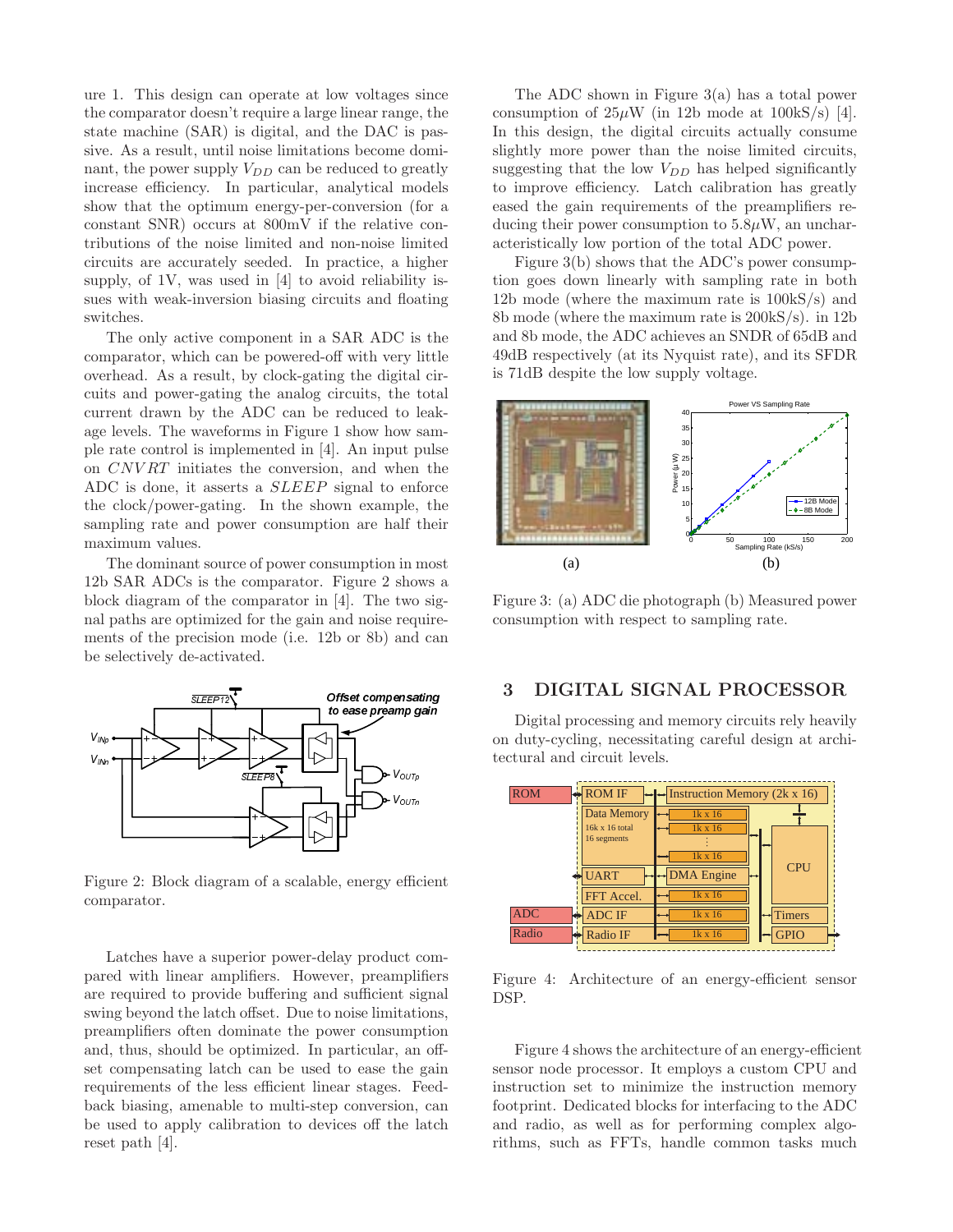more efficiently than CPU software. A DMA engine further reduces CPU load by efficiently moving data between the functional blocks and memory.

In addition to dedicated hardware, ultra-dynamic voltage scaling (UDVS) [5] is an effective technique in which supply voltage and frequency are varied together to optimize energy. A conventional DVS system operates at the lowest  $V_{DD}$  where throughput constraints are met. Without speed constraints, a UDVS system further reduces the supply voltage to the sub-threshold region where energy is minimized. The frequency versus  $V_{DD}$  characteristic of a UDVS test chip [5] is shown in Figure  $5(a)$ .

A minimum energy operating point, *VDDopt*, exists because of two opposing trends when voltage is reduced. The dynamic energy of a circuit reduces according to  $CV_{DD}^2$ , as illustrated in Figure 5(b). However, the leakage energy of idle currents  $I_{leak}V_{DD}T_D$ rises exponentially. This is due to an exponential increase in circuit propagation delay *T<sup>D</sup>* caused by the rapid reduction in active currents as *VDD* decreases. The net result is an optimum supply voltage that often lies below the transistor threshold voltage,  $V_T$ . This motivates the design of robust digital circuits capable of operating in the sub-threshold region.



Figure 5: Effect of  $V_{DD}$  scaling on (a) frequency and (b) energy.

Because sub-threshold currents are exponentially dependent on threshold voltage, process variation affecting  $V_T$  significantly impacts circuit functionality and performance. To ensure functionality, active currents in a logic gate must be strong enough to overcome parallel leakage paths across process corners. Furthermore, large delay variability, an example of which is shown in Figure 6, must be carefully analyzed during timing verification. A 180mV FFT processor in [6] has shown that static CMOS is generally the most robust against variation in sub-threshold logic.

Memory, however, poses a challenge since the traditional 6T SRAM cell relies on transistor sizing ratios for proper functionality. Ratioed circuits are much more sensitive to variation in sub-threshold because currents vary only linearly with sizing but exponentially with  $V_T$ . In particular, random  $V_T$  mismatch can



Figure 6: Delay distribution of 8-bit static CMOS adder at 0.3V due to *V<sup>T</sup>* mismatch.

cause a 6T bit-cell to have negative read static noise margin (read SNM), implying the stored data will be destroyed during a read. This imposes a limitation on the minimum operating voltage of the SRAM.



Figure 7: 10-transistor bit-cell (a) and die photo (b) of a 65nm sub-threshold memory.

The 10T bit-cell in [7] enables aggressive supply voltage scaling, which is especially beneficial since memory typically accounts for a large portion of the total design and consumes significant leakage power. This bit-cell obviates the read SNM problem by using a 4T buffer (M7-M10 in Figure  $7(a)$ ) to isolate the storage node during a read access. Furthermore, a robust write is achieved by floating the virtual  $V_{DD}$  rail,  $VV_{DD}$ , so that the access transistors M2 and M5 can reliably overpower the storage transistors M1, M3, M4, and M6. This bit-cell is incorporated in the 256-kbit, 65nm memory of Figure 7(b), which functions down to  $400mV$  and consumes  $3.28\mu W$  at a speed of  $475kHz$ .

#### **4 RADIO**

Due to their high frequency of operation and wide bandwidth, RF circuits in a radio typically consume milliwatts of power and dominate the power budget of a wireless micro-sensor node. To achieve microwatt average power consumption and optimal energy efficiency, a radio can be duty cycled by operating at a high instantaneous data rate and turning off the radio periodically. To realize an energy efficient duty cycled radio, it is important that the idle to active startup time is minimized.